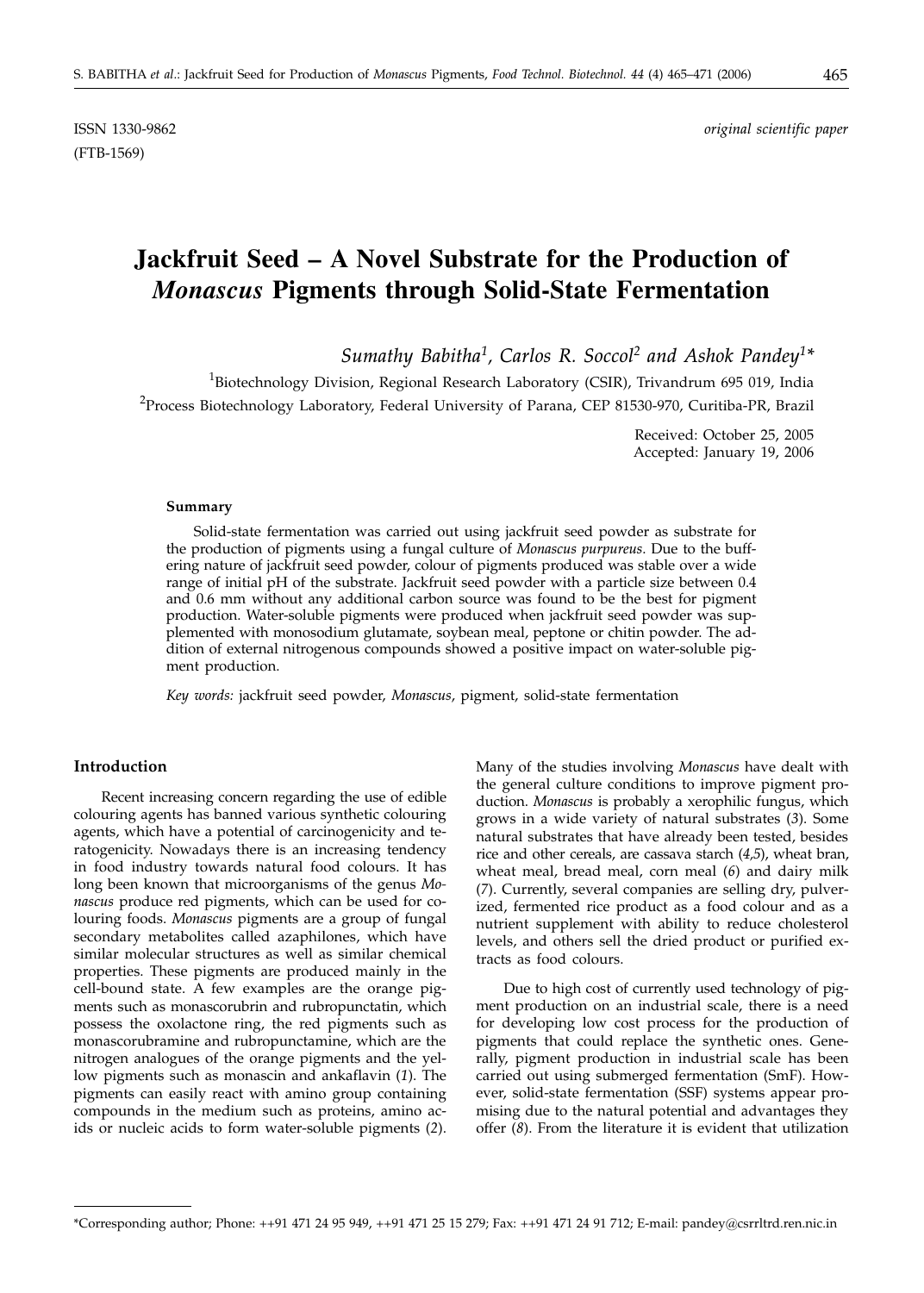of a cheaply available substrate through solid-state fermentation can attain the objective of pigment production in an economically feasible way. Various agroindustrial residues such as rice bran, wheat bran, cassava, *etc.* have been exploited for pigment production. However, no effort has been made so far to utilize jackfruit seed as a substrate for pigment production.

Jackfruit (*Atrocarpus heterophyllus* Lam.) is a monoecious evergreen tree that is popular in several tropical countries. It is also called *jak*-*fruit*, *jak*, and *jaca* in Malaysia; *nangka* in the Philippines; *khanun* in Thailand; *khnor* in Cambodia; *mak mi* or *may mi* in Laos; and *mit* in Vietnam. It is an excellent example of a food prized in some areas of the world and allowed to go to waste in others. Largest of all tree-borne fruits, the jackfruit can be 8 in to 3 ft (20–90 cm) long and 6 to 20 in (15–50 cm) wide, and its mass ranges from 10 to 60 or even as much as 110 lbs (4.5–20 or 50 kg) (*9*). There may be 100 or up to 300 seeds in a single fruit. Seeds make up around 10 to 15 % of the total fruit mass and have high carbohydrate and protein contents (*10,11*)*.* Seeds are normally discarded or steamed and eaten as a snack or used in some local dishes.

Thus, the main objective of this study was to investigate the potential of jackfruit seed powder as a substrate for *Monascus* pigment production by solid-state fermentation process.

# **Materials and Methods**

# *Culture*

A culture of *Monascus purpureus* LPB 97 obtained from Laboratory of Process Biotechnology, Brazil, was used in the present study. It was maintained on yeast extract- -peptone-glucose medium, preserved at 4 °C and subcultured once in every three weeks.

# *Inoculum preparation*

*M. purpureus* LPB 97 was grown on YPG slants 30 °C under static conditions. To fully sporulated (6-day- -old) agar slope culture, 10 mL of sterile distilled water was added and the spores were scraped under strict aseptic conditions. The spore suspension obtained was used as the inoculum  $(1.5 \cdot 10^5$  spores per mL).

#### *Solid-state fermentation (SSF)*

Jackfruit seeds obtained from a local market in Trivandrum were used as substrate. After peeling off the white arils of seeds (seed coats), the seeds were sliced into thin chips, dried at 60 °C for 12 h and then ground. A mass of 5 g of seed powder was taken into 250-mL Erlenmeyer flask and a salt solution (2 mL) containing  $(in g/L): KH<sub>2</sub>PO<sub>4</sub> 2, NH<sub>4</sub>NO<sub>3</sub> 5, NaCl 1, and MgSO<sub>4</sub>·7H<sub>2</sub>O$ 1 was added. Initial moisture was set at 65 % by adding the requisite amount of distilled water. The contents of the flasks were mixed thoroughly, autoclaved at 121 °C for 20 min and cooled to room temperature. It was inoculated with the spore suspension containing 1.5·105 spores per mL of *M. purpureus* LPB 97 and incubated at 30 °C with 50 % humidity for 7 days. Unless otherwise mentioned, these conditions were maintained through-

out the experiment. Experiments were carried out to evaluate the impact of particle size of the substrate and initial pH of the substrate on pigment production. Initial pH of the substrate was achieved by adjusting the pH of the salt solution. Studies were also performed to evaluate the influence of the addition of different carbon sources (dextrose, mannitol, lactose, cassava starch, xylose, rice, sorbitol and sucrose, at 4 and 8 % by mass) and organic nitrogen sources (chitin powder, monosodium glutamate, corn steep solid, malt extract, tryptone, yeast extract, soybean meal and peptone, 1 % by mass) on growth and pigment production.

#### *Pigment extraction*

A known amount of fermented matter was taken in a 250-mL conical flask and mixed with 90 % ethanol (adding 5 mL of ethanol per gram of fermented matter on dry mass basis). The content was mixed on a rotary shaker at 200 rpm for 1 h, allowed to stand for 15 min and filtered through Whatman No. 1 filter paper. Ethanol extract of unfermented substrate was kept as the blank for pigment analysis so that any coloured substance from jackfruit seed powder was subtracted from the pigment produced by the fungus.

## *Pigment estimation*

The analysis of pigment production was done by measuring absorbance maxima of pigment extract by spectral analysis using a double beam spectrophotometer (Shimadzu, UV 1601), taking into consideration the dilution factor of the sample (*12,13*). Only extracellular pigments were considered in this study. Pigment yield was expressed as  $A_{\text{max}}$  at corresponding wavelenght (*l*) per gram of dry substrate (g) (*14*).

# *Biomass estimation*

The growth of fungal culture was estimated by determining the *N*-acetyl glucosamine released by the acid hydrolysis of the chitin, present in the cell wall of the fungi (*15*). Acid hydrolysed sample (1 mL) was mixed with 1 mL of acetyl acetone reagent and incubated in a boiling water bath for 20 min. After cooling, ethanol (6 mL) was added, followed by the addition of 1 mL of Ehrlich reagent and incubated at 65 °C for 10 min. After cooling, the absorbance was read at 530 nm against the reagent blank. *N*-acetyl glucosamine (Sigma) was used as the standard. When the media contained a chitin supplement as nitrogen source, unfermented substrate with chitin supplementation was kept as a control and this was deduced from the estimated biomass.

# *TLC of the pigment extract*

Crude extract was analysed by thin layer chromatography (TLC). Concentrated ethanol extracts were applied to Silica Gel 60 plates (Merck, Darmstadt, Germany) and developed with a solution of chloroform/methanol/water (volume ratio of 90:25:4) to compare the  $R_f$  values of the pigments.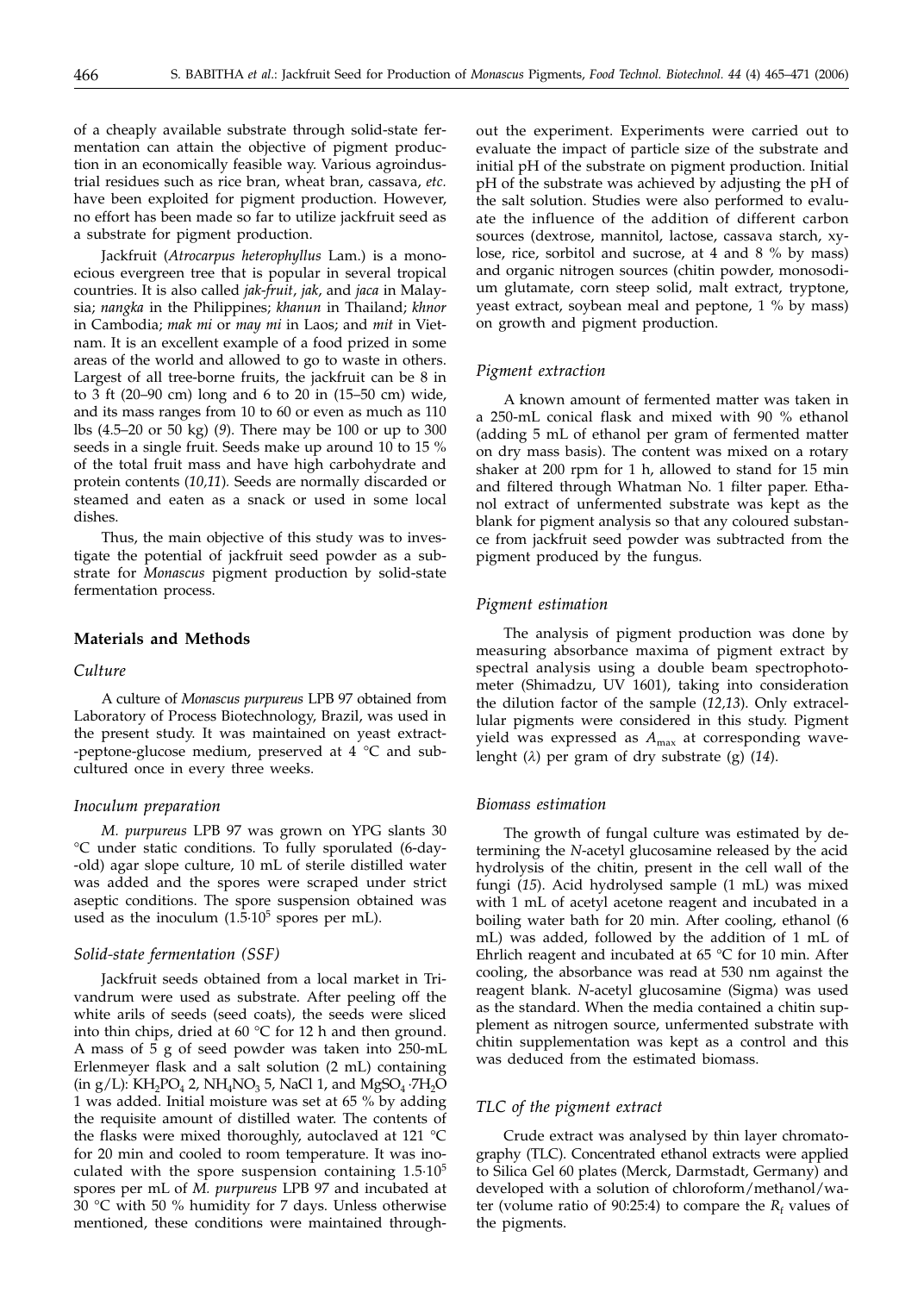# **Results and Discussion**

The obtained results show that jackfruit seed powder served as a good substrate for the growth of *Monascus purpureus*, which resulted in a considerable amount of pigment production. The results reported are the average of three sets of experiment values and standard deviation <*±*5 %.

## *Effect of initial pH of the substrate*

Irrespective of the set value of initial pH of the medium using salt solution of varied pH, a change was noticed after autoclaving the solid medium. This clearly showed the buffering nature of the substrate (jackfruit seed powder), which itself had a pH of 6.5 (Table 1).

Table 1. Optimization of pH of the salt solution in order to get the desired pH after autoclaving

| pH of the salt | pH of the substrate after<br>autoclaving |
|----------------|------------------------------------------|
| 0.3            | $\overline{2}$                           |
| 0.5            | 2.5                                      |
| 0.6            | 3                                        |
| 0.7            | 3.5                                      |
| 0.9            | $\overline{4}$                           |
| 1.5            | 4.5                                      |
| 1.7            | 5                                        |
| 8.4            | 5.5                                      |
| 11.5           | 6                                        |
| 12.3           | 6.5                                      |
| 12.9           | 7                                        |
| 13.2           | 7.5                                      |

There are reports in the literature describing the buffering nature of different agroindustrial residues (*16*). Set initial pH values of the substrates were between 2.0–11.0. At very low initial pH substrate (2.0 and 2.5), there was no fungal growth (Fig. 1). From the spectral analysis it was observed that for pH=3.0, the absorbance maximum



394 nm 400 nm 1445 nm 169 nm 500 nm -- Biomass

**Fig. 1**. Effect of initial pH of the substrate on growth and pigment yield

was obtained at *l*=469 nm, which corresponded to orange pigments. For pH=3.5 and 4.0, the  $A_{\text{max}}$  shifted towards lower wavelength, giving the peak values at 445 and 394 nm, respectively. Over a wide range of pH, *i.e.* from 4.5 to 7.5, pigment yield showed similar absorption peaks around 390 and 500 nm, although with varied pigment production. These results were confirmed by separating the pigment extracts by TLC (Fig. 2). Spots I, II and III indicate the respective  $R_f$  values of



**Fig. 2**. TLC of pigment extracted from fermented substrate of different initial pH

yellow, orange and red for the pigment extracts.  $R_f$  values of spots I, II and III were essentially the same for all extracts, ranging from pH=4.5 to 7.5. These results indicated that the same yellow, orange and red components were produced during fermentation, regardless of the initial pH of the substrate. Contaminants were not identified on TLC plates, since the spots obtained were in agreement with the results of spectral analysis. This could be attributed to the buffering capacity of jackfruit seed powder. Since jackfruit seeds are a popular ingredient in many culinary preparations, the dried, pulverized and fermented seed powder itself could be used as a food colorant. Furthermore, the process involved in the fermentation was simple and cheap. These results could be quite significant as they open the scope of jackfruit seed powder (which is otherwise discarded as waste) as a potent food colorant by bringing down the production cost of these food grade pigments.

## *Effect of particle size*

Among the several factors in SSF processes which are important for microbial growth and activity, the substrate particle size is one of the most critical parameters (*17,18*). Generally, smaller substrate particles provide a larger surface area for microbial attack, and thus it should be considered as a desirable factor. However, too small particles may result in substrate agglomeration, which may interfere with aeration (due to less interparticle space) and may, thus, result in poor microbial growth. At the same time, larger particles provide better aeration efficiency (due to increased interparticle space), but provide limited surface for microbial attack. Therefore, it may be necessary to provide compromised particle size (*19*). In the present study, jackfruit seed powder of different particle sizes was used to prepare different media, *viz.*  $M_1$  (particles <0.09),  $M_2$  (particles between 0.09 and 0.1 mm),  $M_3$  (particles between 0.1 and 0.2 mm),  $M_4$ (particles between 0.2 and 0.3 mm),  $M<sub>5</sub>$  (particles between  $0.3$  and  $0.4$ ) and  $M<sub>6</sub>$  (particle between  $0.4$  and  $0.6$ mm). Substrate moisture was set at 65 %. Results indi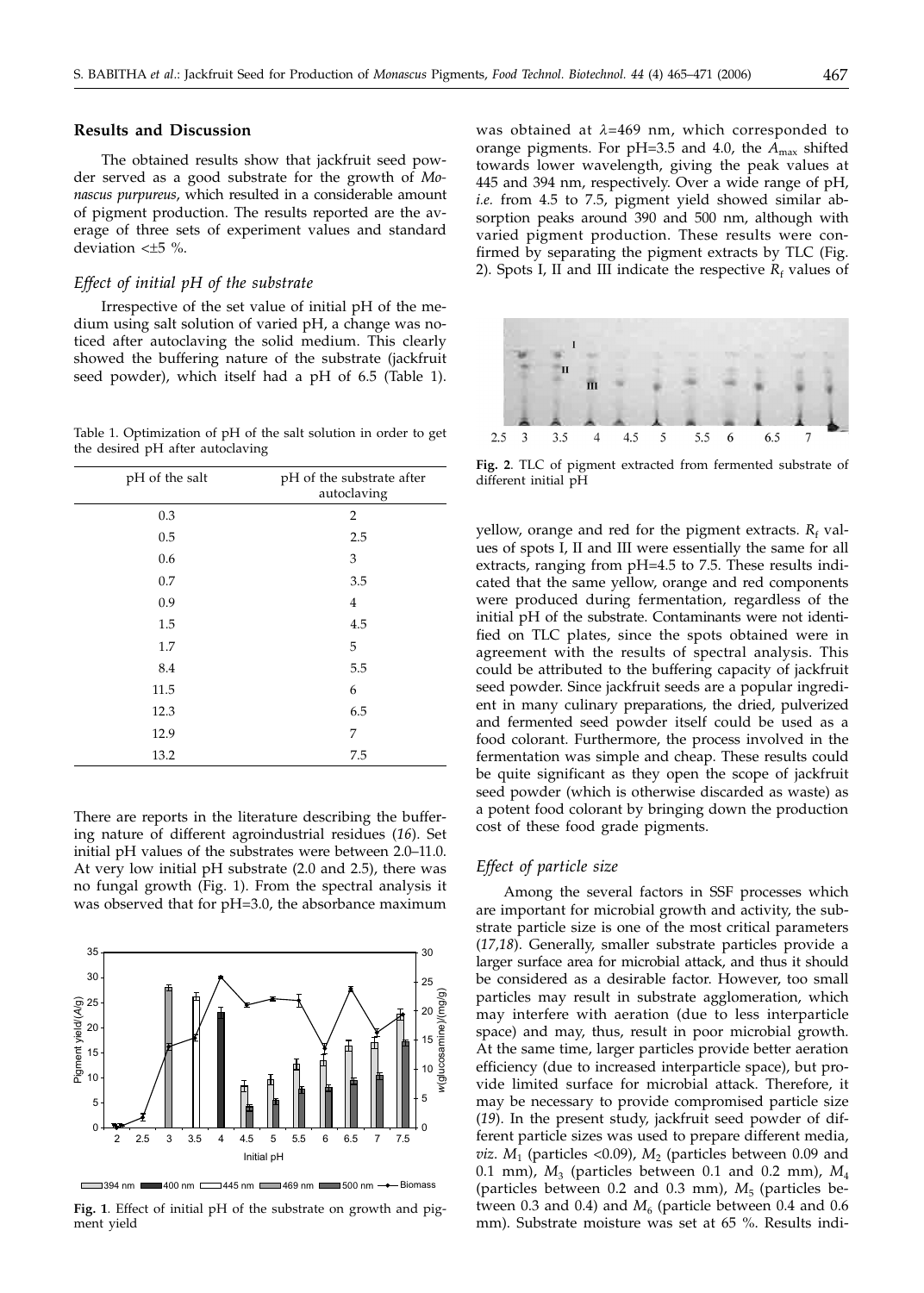cated that particles between 0.4 and 0.6 mm were optimal for pigment production (Fig. 3). In the subsequent experiments, therefore, particle size between 0.4 and 0.6 mm of jackfruit seed powder was used for the production of pigments.



**Fig. 3**. Effect of particle size on growth and pigment yield

# *Effect of supplementation of carbon source*

Jackfruit seed powder medium was supplemented with additional carbon source at two different concentrations (4 and 8  $\%$  by mass). In our study, at 4  $\%$ , even though dextrose supported the growth of the organism, pigment yield was very negligible when compared to other carbon sources. Control itself gave the maximum yield for red pigment (19.5  $A/g$ ) as well as yellow pigments (19  $A/\overline{g}$ ), followed by rice supplementation with a pigment yield of 18 *A*/g for red and 18.3 *A*/g for yellow. Even though there was an increase in the growth, pigment yield was poor when supplemented with sorbitol and mannitol. Lactose, cassava starch and sucrose were found to be good supporters for pigment production next to rice and control, except for sucrose where there was a reduction in growth (Fig. 4). A significant

observation from the spectral analysis (Fig. 5) was that there was a shift in absorbance maxima for xylose, giving peak values at 498 and 409 nm. Even though it did not support growth as well as other supplements, the yield of pigment with an absorbance peak at 409 nm was close to other best carbon sources. Utilization of carbon sources for growth appears to be strain specific since for other stains of *Monascus* glucose and its oligoand polysaccharides were better than other carbon sources both for growth and pigment production (*20–22*).



**Fig. 5**. Effect of supplementation of carbon source (4 % by mass) on growth and pigment yield

At 8 % (Fig. 6), there was an inhibition in pigment production for those samples supplemented with dextrose, mannitol and lactose. Rice supplementation gave only a marginal increase in pigment yield (*19.5 A*/g for red pigment and 22.5 *A*/g for yellow pigment) when compared to the control (17.9 *A*/g and 20.8 *A*/g for red and yellow pigments, respectively). Regarding yellow pigments, xylose gave the maximum yield (23.3 *A*/g) and it should be noted that at 8 % xylose supplementation resulted in the production of only yellow pigments with a single absorbance peak at 413 nm (Fig. 7). Therefore, considering both red and yellow pigments,



**Fig. 4.** Spectrum of pigment extracts showing the effect of additional carbon source (4 % by mass) 1 jackfruit seed powder without carbon source, 2 xylose, 3 rice, 4 lactose, 5 sucrose, 6 cassava starch, 7 sorbitol, 8 mannitol, 9 dextrose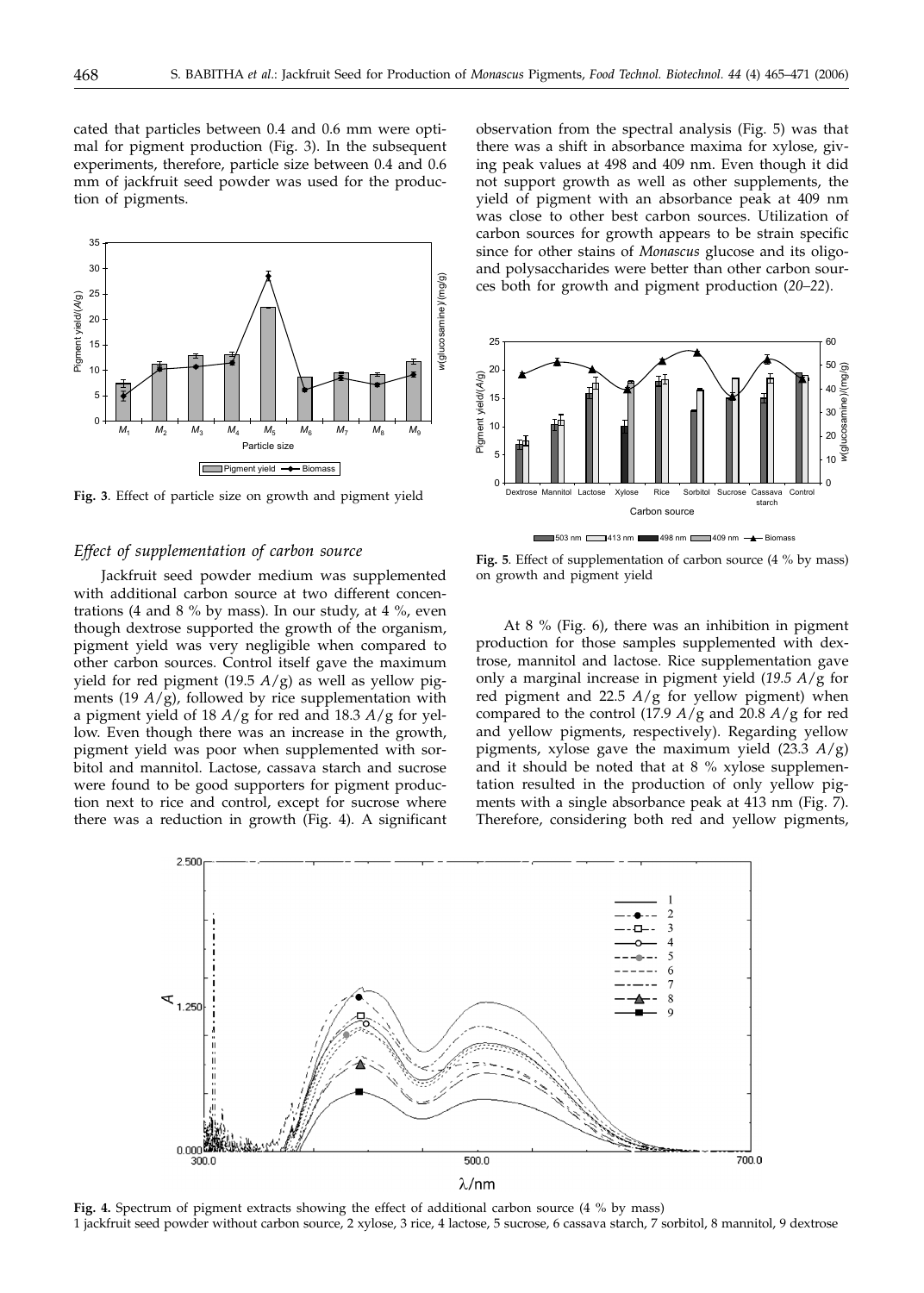



**Fig. 6**. Effect of supplementation of carbon source (8 % by mass) on growth and pigment yield





**Fig. 7**. Spectrum of pigment extracts showing the effect of additional carbon source (8 % by mass) 1 jackfruit seed powder without carbon source, 2 xylose, 3 rice, 4 lactose, 5 sucrose, 6 cassava starch, 7 sorbitol, 8 mannitol, 9 dextrose

and since only marginal increase in pigment yield was obtained for the best carbon source at higher concentration, jackfruit seed powder without any supplementation of carbon source can be utilized as a suitable substrate for pigment production.

## *Effect of supplementation of nitrogen source*

Utilization of different nitrogen sources has been known to produce different pH patterns in fermentation, which affects growth and pigment production (*23,24*). But in our study, difference in pigment yield cannot be attributed to different pH pattern due to buffering nature of jackfruit seed powder. From the spectral analysis, slight shift in absorbance maxima was observed for different organic nitrogen sources. In our study monosodium glutamate was found to be outstanding for both red and yellow pigment production (30.8 and 25.5 *A*/g, respectively), followed by peptone, soybean meal and chitin powder (Fig. 8). This result was similar to the findings of Lin and Demain (*21,22*) who reported that monosodium glutamate was most suitable for pigment production. They observed that organic nitrogen was

optimal for growth, but unfavourable for pigment production. Spectral analysis of water extract showed that jackfruit seed powder without any addition of nitrogen source was not able to produce any water-soluble pigments. It has been reported that the addition of monosodium glutamate could give rise to water-soluble red pigments (*25*). In the present study, the addition of nitrogen sources such as monosodium glutamate, soybean meal, peptone and chitin powder gave water-soluble pigments with maximum absorbance peaks at 484 and 413 nm, 482 and 405 nm, 482 and 402 nm, 484 and 385 nm, respectively (Fig. 9), whereas only single absorbance peak corresponding to yellow pigment was obtained when supplemented with corn steep solid, malt extract and yeast extract. Although the monascorubrin-rubropunctatin mixture, which constitutes the orange pigment produced as the direct fermentation product of *Monascus* species, is water-insoluble and therefore of limited utility as a food colorant, it has been reported that these materials react with primary amines to afford red colorants, many of which are water-soluble (*26*). Therefore, jackfruit seed powder supplemented with required organic nitrogen sources could be considered as a poten-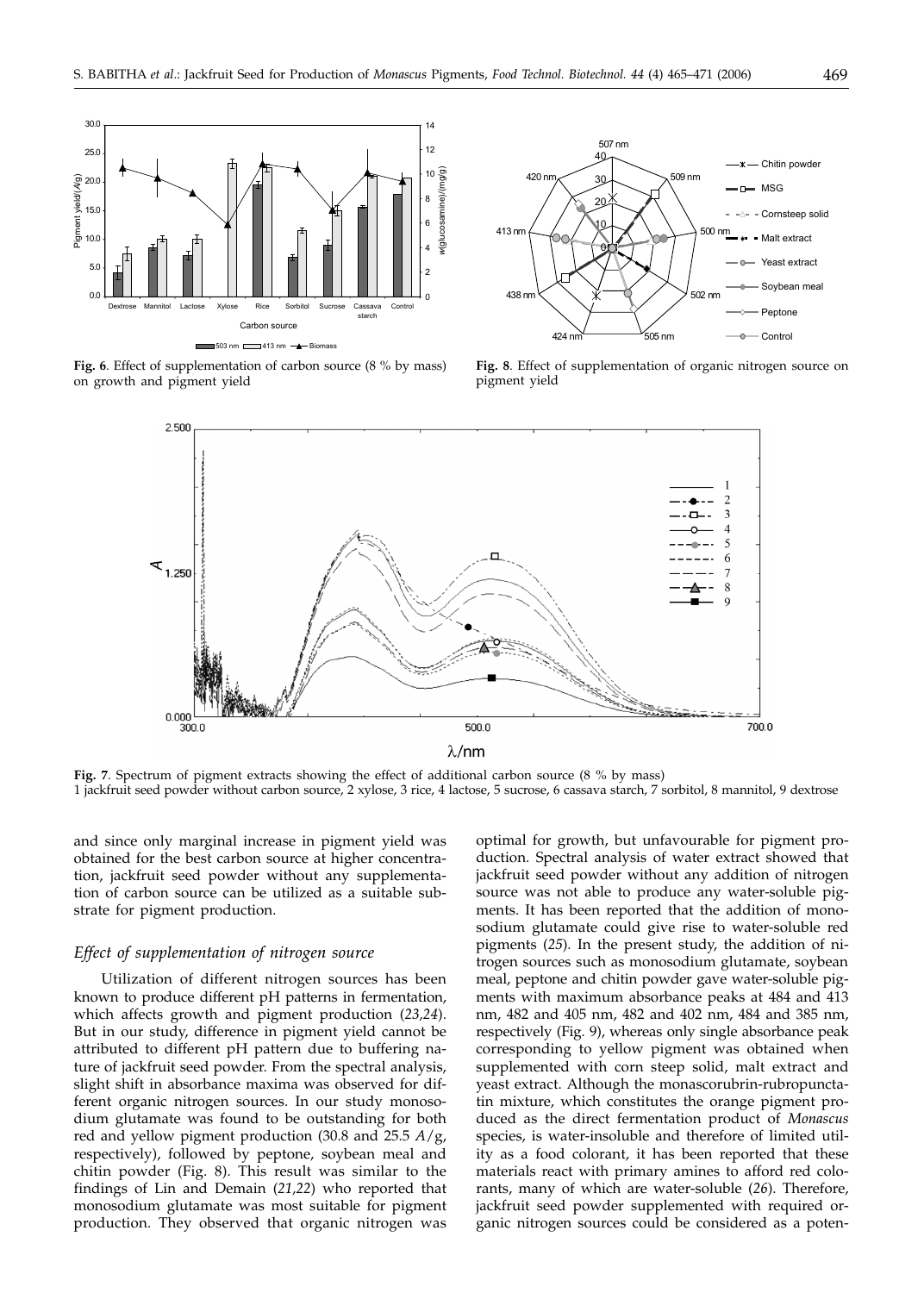

**Fig. 9**. Spectrum of water extract showing the effect of additional organic nitrogen 1 monosodium glutamate, 2 corn steep solid, 3 yeast extract, 4 peptone, 5 soybean meal, 6 chitin powder, 7 malt extract, 8 control

tial substrate for the production of water-soluble *Monascus* pigments.

## **Conclusions**

From the results it could be concluded that jackfruit seed could be an effective substrate for the production of pigments by fungal culture of *Monascus* sp. The fungal culture did not require any additional carbon source, but supplementation of external nitrogen sources was useful in enhancing the pigment production, especially water-soluble pigments. It could also be established that by varying the fermentation conditions, the fungal metabolism changed to produce yellow or red pigments in varying concentrations, which could be significant for industrial application.

## *Acknowledgements*

SB acknowledges the award of a fellowship by the Council of Scientific and Industrial Research, Government of India, New Delhi, India.

# **References**

- *1.* S. Jongrungruangchok, P. Kittakoop, B. Yongsmith, R. Bavovada, S. Tanasupawat, N. Lartpornmatulee, Y. Thebtaranonth, Azaphilone pigments from a yellow mutant of the fungus *Monascus kaoliang, Phytochemistry, 65* (2004) 2569– 2575.
- *2.* L. Dufosse, P. Galaup, A. Yaron, S.M. Arad, K.N.C. Murthy, G.A. Ravishankar, Microorganisms and microalgae as sources of pigments for food use: A scientific oddity or an industrial reality?, *Trends Food Sci. Tecnol. 16* (2005) 389– 406.
- *3.* S. Babitha, C. Sandhya, A. Pandey, Natural food colorants, *Appl. Bot. Abstr. 23* (2004) 258–266.
- *4.* B. Yongsmith, W. Tabloka, W. Yongmanitchai, R. Bavavoda, Culture conditions for yellow pigment formation by *Monascus* sp. KB 10 grown on cassava medium, *World J. Microbiol. Biotechnol*. *9* (1993) 85–90.
- *5.* Y.K. Lee, Production of *Monascus* pigments by a solid-liquid state culture method, *J. Ferment. Bioeng*. *79* (1995) 516– 518.
- *6.* C.F. Lin, H. Iizuka, Production of extracellular pigment by a mutant of *M. kaoling* sp. nov., *Appl. Environ. Microbiol*. *43* (1982) 671–676.
- *7.* A.V. Kujumdzieva, J.N. Hallet, V.A. Savov, T.V. Rasheva, *Monascus purpureus* strain producer of pigments and by- -products, *US patent 5627068* (1997).
- *8.* A. Pandey, Recent developments in solid-state fermentation, *Process Biochem. 27* (1992) 109–117.
- *9.* J. Morton: Jackfruit. In: *Fruits of Warm Climates*, J.F. Morton (Ed.), Miami, Florida, USA (1987) pp. 58–64.
- *10.* F.O. Bobbio, A.A. El-Dash, P.A. Bobbio, L.R. Rodrigues, Isolation and characterization of the physicochemical properties of the starch of Jackfruit seeds (*Atrocarpus heterophyllus*), *Cereal Chem. 55* (1978) 505–511.
- *11.* S. Kumar, A.B. Singh, A.B. Abidi, R.G. Upadhyay, A. Singh, Proximate composition of jackfruit seeds, *J. Food Sci. Technol. 25* (1988) 141–152.
- *12.* S.W. Chiu, K. Poon, Submerged production of *Monascus* pigments, *Mycologia, 85* (1993) 214–218.
- *13.* J.C. Carvalho, A. Pandey, S. Babitha, C.R. Soccol, Production of *Monascus* biopigments: An Overview, *Agro. Food Ind. Hi-Tech, 14* (2003) 37–42.
- *14.* M.R. Johns, D.M. Stuart, Production of pigments by *Monascus purpureus* in solid culture, *J. Ind. Microbiol*. *8* (1991) 23–38.
- *15.* Y. Sakurai, T.H. Lee, H. Shiota, On the convenient method of the glucosamine estimation in koji, *Agr. Biol. Chem. 41* (1977) 619–624.
- *16.* A. Pandey, C.R. Soccol, J.A. Rodriguez-Leon, P. Nigam: *Solid-State Fermentation in Biotechnology – Fundamentals* & *Applications*, Asiatech Publishers Inc., New Delhi, India (2001).
- *17.* F. Zadrazil, A.K. Puniya, Studies on the effect of particle size on solid-state fermentation of sugarcane bagasse into animal feed using white-rot fungi, *Bioresour. Technol. 54* (1995) 85–87.
- *18.* A. Pandey, Effect of particle size of substrate on enzyme production in solid-state fermentation, *Bioresour. Technol*. *37* (1991) 169–172.